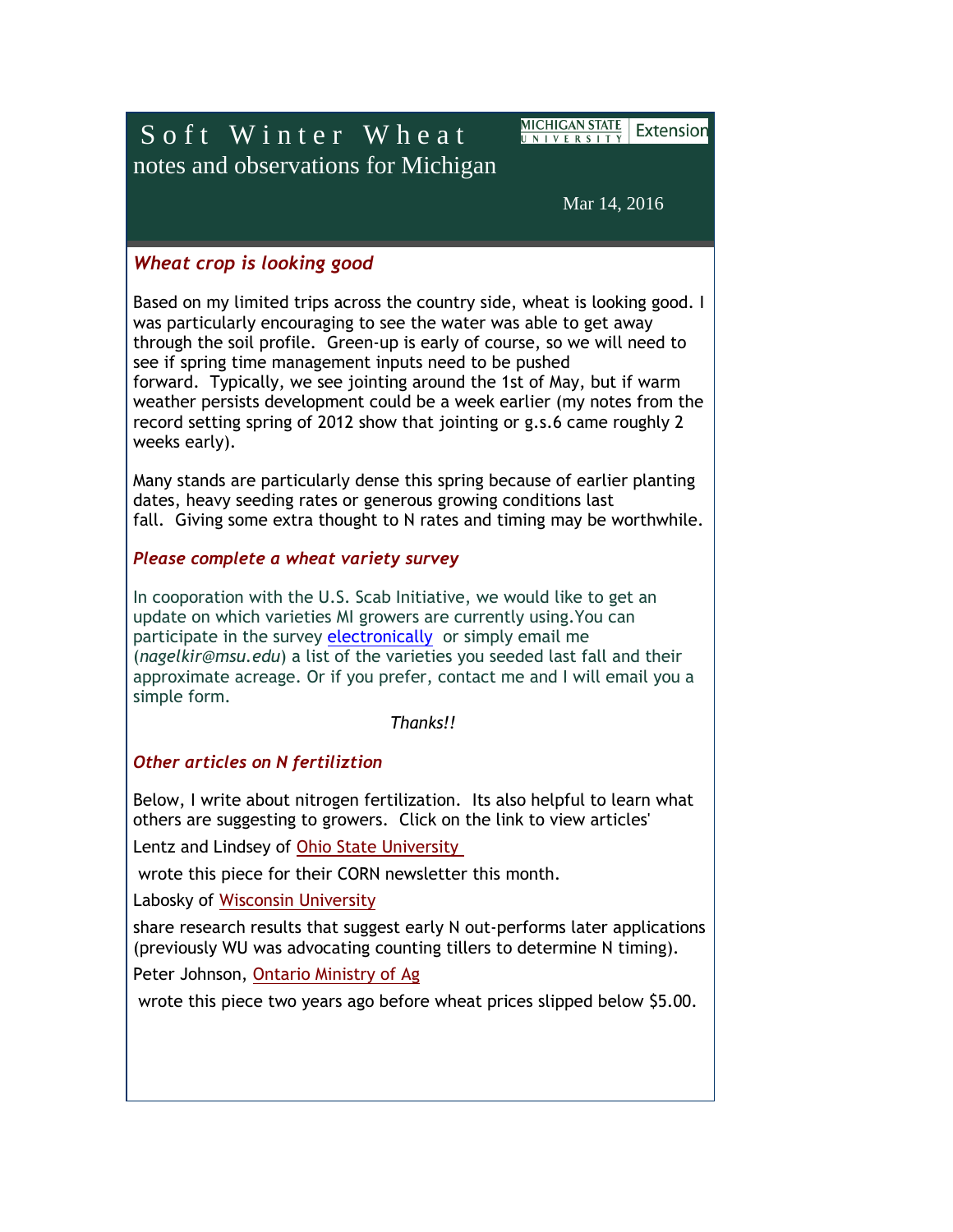### **Nitrogen fertilization of the 2016 wheat crop**

#### *N application timing*

Trials looking at the best timing for N applications have given inconsistent results. At this point, the weather is unlikely to accommodate an application at green-up. This should not be an issue for strong stands on well drained, silt loam soils. In fact, some would argue that delaying the N application until full-tillering may help avoid excessive tillering and plant lodging in fields having particularly thick stands. Where an early dose might be more important is where the wheat stand is especially weak or thin, and where wheat is grown on course soil that has been depleted of N. In these cases, growers should look to apply at least a portion of their N as soon as conditions allow.

#### *Single and split N applications*

Split applications sometimes out-perform single applications. Here too, results have been inconsistent. In general, many growers electing to use a single application have found that applying N a couple weeks following green-up (and one or two weeks before jointing) has been successful for good stands on well-drained soils. Others, where stands or soil textures are in question, may do as well applying all their N at green-up, particularly if the stands are not overly dense and rainfall is not excessive in the weeks following application. Those pushing yields with high rates of N may do better splitting the rate by applying the majority of their N at either green-up (for stands that may be overly dense) or waiting until mid-April. In this scheme, the remainder of the N should be applied between full-tillering and second joint.

# *Reducing the risk of plant lodging*

Many wheat fields attain extensive growth last fall. This may lead to an increased risk of lodging. Plant lodging is most likely where:

- the crop is planted early with an overly high seeding rate (encourages excessive tiller numbers);
- a high rate of N is applied at early green-up (encourages more tillering with weaker stems);
- a lodging susceptible variety is being grown; and
- normal temperatures during early jointing (encourages rapid stem growth which in turn reduces stem strength).

Where lodging is a risk, growers could consider: revisiting their N rate to assure their amount is not excessive; postpone all or most of the N application until the time of full-tillering; and/or using Palisade plant growth regulator at full-tillering or jointing.

#### *Fertilizer N rate*